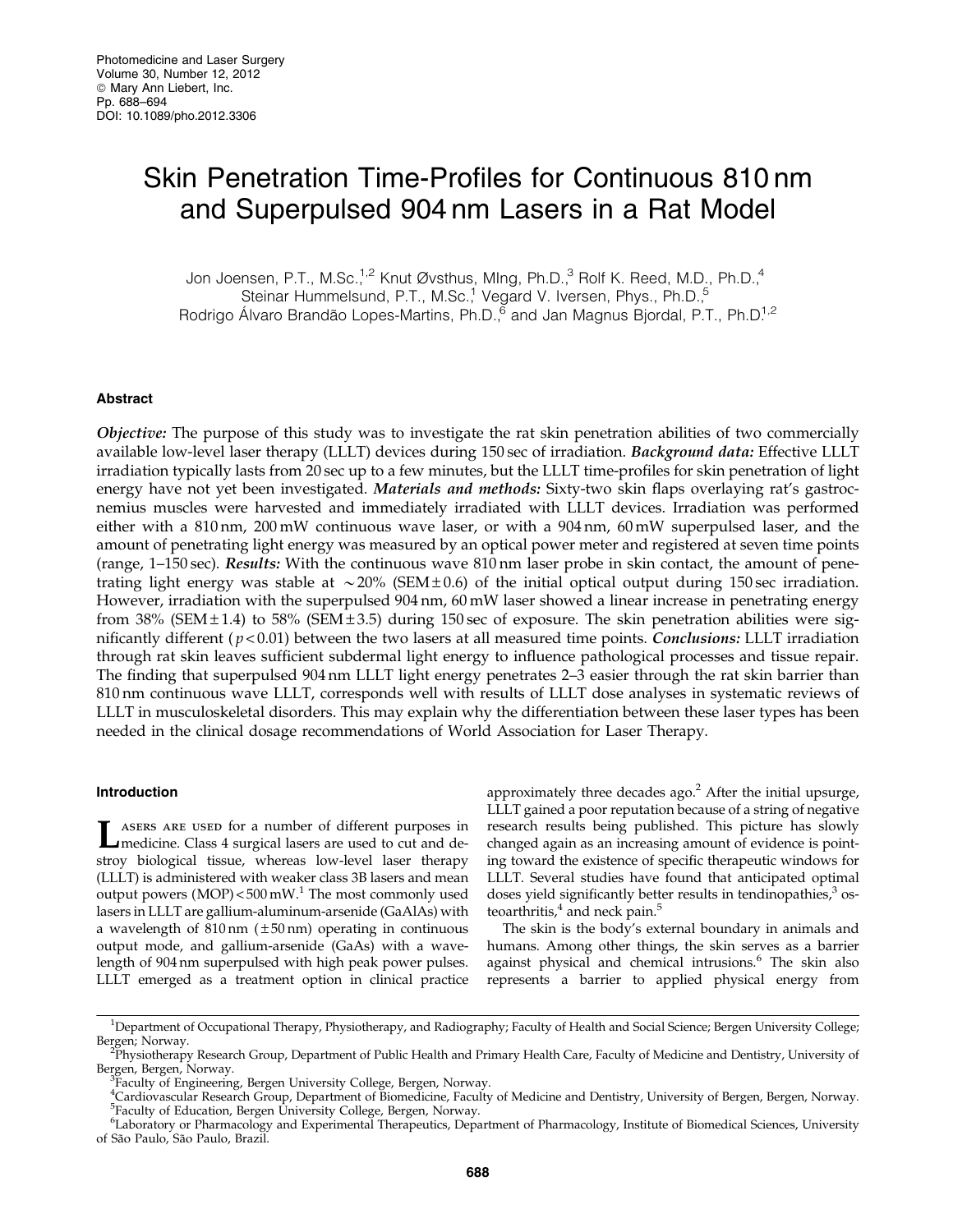electrophysical agents (EPAs), which represent one of the four treatment pillars of physical therapy.<sup>7</sup>

EPAs are used to treat tissue such as muscles, tendons, ligaments, and joint capsules. This makes the skin barrier of particular interest for research on EPAs. Variation characteristics in the biophysical ability to penetrate skin have direct implications for the dosing of LLLT in clinical settings. EPA therapy dosing has historically been based on clinical experience, rather than solid scientific evidence from basic research.<sup>8</sup>

The skin's photoprotective properties, during epidermal light reflectance and melanocytes light absorption, avoid tissue injury caused by radiation from sunlight. $6,10$ . The skin penetration characteristics of ultraviolet and visible light, are fairly well mapped in biophysical and dermatological literature. However, this literature provides only limited data about the penetration ability of the most commonly used infrared and near-infrared LLLT wavelengths in clinical settings.

Biophysically, the ability of lasers to penetrate tissue is dependent upon the laser's wavelength. Light with a wavelength range of 700–1000 nm is infrared and invisible, and penetrates tissue better than light in the red wavelengths  $(600–700 \text{ nm})$ .<sup>11</sup> Clinically, laser irradiation in skin flaps has shown that penetration increases linearly with wavelengths from 450 nm to 1030 nm.<sup>12</sup> This was further supported by results from a study of two different red laser wavelengths in human skin flaps, which showed that a wavelength of 675 nm penetrated better than did a wavelength of  $632.8$  nm.<sup>13</sup> Other studies have reported similar findings with wavelengthdependent penetration in animal tissue.<sup>14</sup> These results correlate well with another study showing that a greater amount of energy penetrated rabbit skin with a wavelength of 904 nm, than with a red wavelength of  $632.8$  nm.<sup>15</sup>

In a systematic review of LLLT studies on lateral epicondyle tendinopathies, Bjordal et al.<sup>3</sup> found effective doses from superpulsed 904 nm lasers to be significantly lower than effective doses from 632.8 nm lasers. Guidelines from World Association for Laser Therapy (WALT) have also differentiated between wavelengths. Typically, WALT recommends doses that are twice as high for lasers within the 780–860 nm wavelength range, than for lasers with a wavelength of 904 nm.<sup>16</sup> WALT guidelines doses are derived from some 160 published randomized controlled LLLT trials. The difference in energy dose can only partly be explained by wavelength, which typically accounts for  $\langle 20\% \rangle$  of the penetration difference.<sup>12</sup> However, a satisfactory causal understanding of the need for differentiated dosing is still lacking. An aspect other than wavelength dependency is the mode of operating the laser. GaAs lasers with 904 nm wavelength operate with strong, short pulses (peak power 10–100W) in a superpulsed mode with nanosecond or picosecond pulse durations, whereas 780–860 nm GaAlAs lasers typically operate in a continuous mode or with chopped pulses (peak power < 0.5W). This feature has not been extensively addressed in the LLLT literature, and few studies have compared continuous with pulsed and superpulsed irradiation. In a recent article, Hamblin et al.<sup>17</sup> searched the literature for possible differences in therapeutic effects between those of continuous and pulsed laser irradiation. Their conclusion was that pulsed irradiation mode seems to be superior to continuous mode. However, this result could also be caused

by differences in laser parameters other than irradiation modes, as no head-to-head comparisons were performed with equal doses. Moriyama et al.<sup>18</sup> compared superpulsed with continuous irradiation mode from 905 nm lasers in acute knee inflammation in mice induced by Zymosan-A, and found more pronounced upregulation of inducible nitric oxide synthase (iNOS) from superpulsed irradiation mode. They suggested that inflammatory pathway responses were activated by different mechanisms in superpulsed and continuous irradiation modes.

The few existing LLLT studies that deal with penetration issues have focused either on energy  $\cos^{19,20}$  or on penetration depth.13,15 In LLLT treatment, an irradiation dose is typically administered during periods lasting from 20 to 30 sec up to a few minutes. No studies have yet investigated the time-profiles for skin penetration of energy from LLLT devices. With this perspective, we decided to perform a study with two commonly used lasers in LLLT.

## Aim

The aim of this study was to investigate the rat skin penetration abilities of two commercially available LLLT lasers during 150 sec of exposure.

## Materials and Methods

## **Materials**

Thirty-four matured male Sprague–Dawley rats weighing 250–300 g were housed with 3–4 animals together in individually ventilated cages. Light cycles were kept at 12 + / 12 - h, with water and food ad libitum. The animals were then euthanized and 62 skin flaps  $(n=62)$  overlaying the gastrocnemius muscles on the hind legs were successfully dissected free and irradiated within 3 min after euthanization. Six skin flaps were discarded because of human errors in the dissection procedure.

#### Instruments

The laser MOP was measured with an Optical Power Meter System (Thorlabs Instruments, U.K.). The Optical Power Meter System consists of a PM100 Display unit with sample rate of 6 Hz and accuracy of  $\pm 1$ %, and a S121B silicon sensor. The S121B sensor input had an aperture with diameter of  $O = 9.5$  mm with an optical power range  $500$  nW- $500$  mW and an accuracy of  $\pm 5\%$  (manufacturer's specification).

Two commercially available therapeutic lasers were used for laser irradiation: (1) 810 nm wavelength laser (Thor-DD, U.K.), operated in a continuous mode with MOP of 200 mW, spot size  $0.0314 \text{ cm}^2$ , and power density of  $6.37 \text{ W/cm}^2$ (manufacturer's specification); and (2) 904 nm wavelength laser (Irradia, Sweden) operated in a superpulsed mode: Peak power 20 W, superpulsed width 100 ns  $(10^{-9}$  sec) with a frequency of 6 kHz; and 60 mW MOP, spot size  $0.0364 \text{ cm}^2$ , and power density  $1.67 \,\mathrm{W/cm}^2$  (manufacturer's specification).

#### Experimental procedure, part 1

Step one: energy output measured directly. The two lasers were tested for MOP during 150 sec of exposure with no obstacles between the laser source and the Optical Power Meter.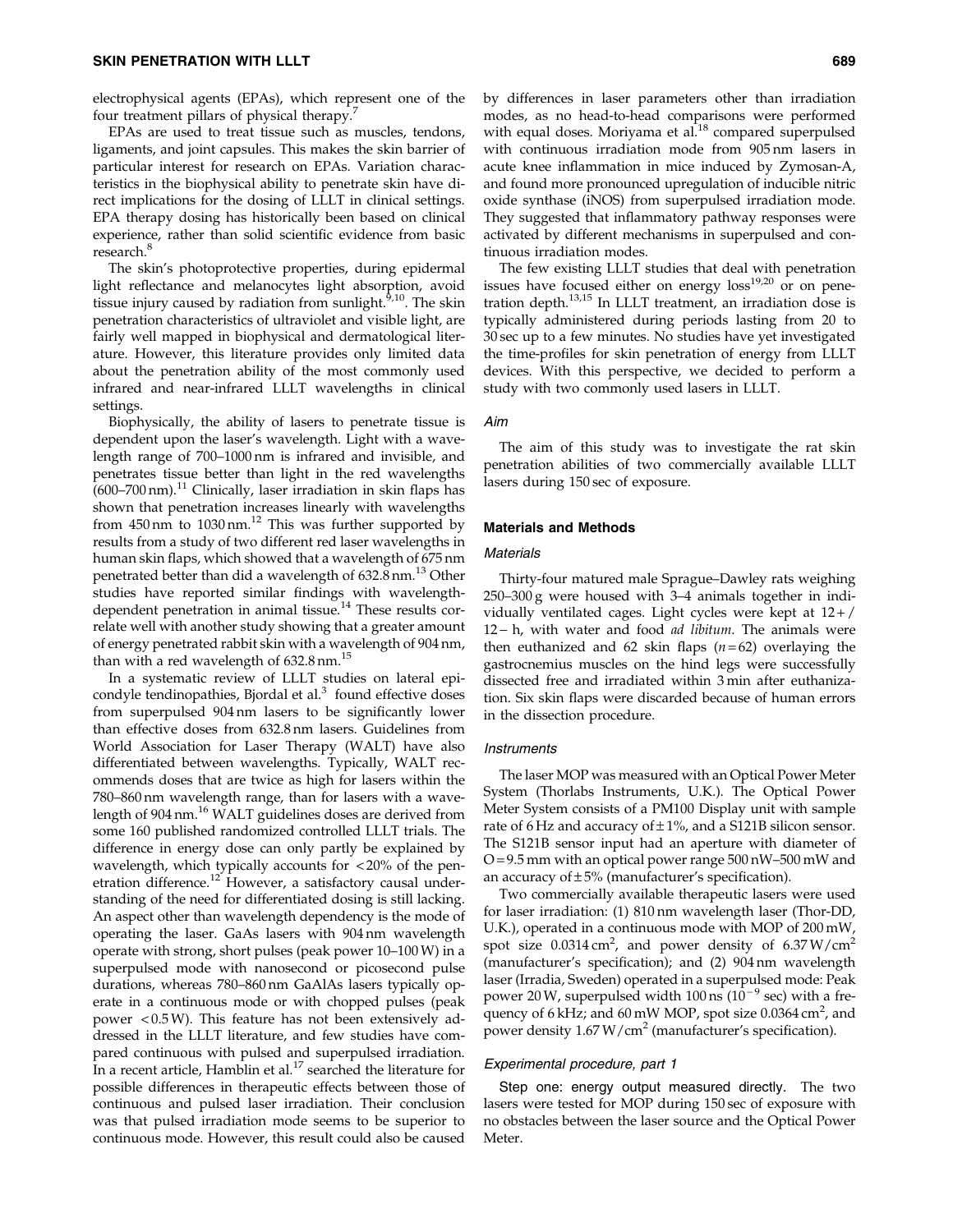Step two: energy output measured after penetrating a plastic film. The two lasers were tested for MOP during 150 sec of exposure with a transparent plastic film between the laser source and the Optical Power Meter.

Step three: energy output measured after penetrating freshly harvested rat skin flaps. with the probe in skin contact. The animal was put into gas anesthesia (isoflurane, Isoba), and then given 0.4 mL intraperitoneal anesthesia (Mebumal 50 mg/mL). Hair was shaved from both hind legs.

## Experimental procedure, part 2

Animals were then euthanized by cardiac arrest from a 1 mL saturated potassium chloride solution.

The skin overlaying the gastrocnemius muscle was then dissected free: distally from calcaneus, anteriolateral and anteriomedial of the edge of the gastrocnemius muscle, and proximal to the gastrocnemius muscle (Fig. 1).

The Optical Power Meter System was tuned to the same wavelengths as the respective test lasers.

All skin flaps were then irradiated in a sequential manner with increasing exposure times for each laser.

For every skin flap the measurement procedure started with registering the lasers' MOP directly into the Optical Power Meter. A plastic film was then placed over the sensor. The skin flap was then placed on the plastic film and the laser MOP was registered. During the exposure, the laser probe was in full skin contact for 150 sec. The laser probe was held in skin contact with slight pressure necessary to maintain the probe in a fixed position. The therapist sought to apply the same amount of pressure for all skin flaps. Laser penetration through the skin plus plastic film was registered at seven time points; immediately after being activated, after 10 sec, after 30 sec, and then every 30 sec up to 150 sec.

Step four (same procedure as in step three, but with the probe not in skin contact). The laser probe was now kept  $\sim$ 1 mm from the skin during LLLT irradiation.



FIG. 1. A skin flap, consisting of skin overlaying the gastrocnemius muscle.

## Main outcome measure

The power was measured in mW without obstacles after penetration through air, plastic film, and rat skin flap, and as a percentage of the measured nominal MOP.

## Statistical analysis

Statistical differences were calculated by Statistical Package for the Social Sciences (SPSS, v.19) using repeated measures ANOVA, generalized estimating equations(GEE), for the whole sequence (measurements at 10 sec are omitted in these calculations). Microsoft Excel (Microsoft Office Excel 2007) was used for statistical descriptive analysis, Student's t-test p-value significant differences, and graphs.

## Ethical approval

This study was approved by the local animal laboratory committee at the University of Bergen, Norway (Appl. No. 20102676).

# **Results**

## Step one (no obstacle, through air only)

The MOP from both lasers were stable during 150 sec of exposure. The 904 nm laser increased MOP by  $0.3$  mW (SEM  $\pm 0.4$ ), whereas the  $810 \text{ nm}$  laser reduced MOP by  $9.8 \text{ mW}$  (SEM $\pm 1.9$ ) by the end of 150 sec of exposure (Table 1). The statistic GEE estimated a slope of 0.25 mW per 30 sec (95%CI: 0.07 to 0.42,  $p < 0.01$ ) for the 904 nm laser; and a slope of  $-1.14$  mW per 30 sec (95%CI:  $-1.44$  to  $-0.84$ ,  $p < 0.01$ ) for the 810 nm laser.

# Step two (through plastic film)

The plastic film reduced MOP by 3.6%, or 2.3 mW (SEM  $\pm$  1.2), on average from the 904 nm laser; and by 6.6%, or  $12.7 \text{ mW}$  (SEM $\pm 1.0$ ), on average from the 810 nm laser (Table 1). The statistic GEE estimated a slope of 0.16 mW per 30 sec (95%CI:  $-0.10$  to 0.42,  $p=0.23$ ) for the 904 nm laser; and a slope of  $-1.00 \text{ mW}$  per 30 sec (95%CI:  $-1.49 \text{ to } -0.52$ , p < 0.01) for the 810 nm laser.

## Step three (through skin, probe in skin contact)

The two lasers had statistically different skin penetration abilities. The percentage of energy penetrating skin from the 810 nm laser was stable at  $\sim 20\%$  of MOP (ranging from 19.5% [SEM  $\pm$  0.6] to 20.4% [SEM  $\pm$  0.6]) during the exposure period (Table 1). The statistic GEE estimated slope was  $-0.26\%$  of MOP per 30 sec (95%CI:  $-0.35$  to  $-0.17$ ,  $p < 0.01$ ), whereas the percentage of energy penetrating skin from the 904 nm laser increased almost linearly during the exposure period, from 38.7% of MOP (SEM  $\pm$  1.4) to 58% of MOP (SEM  $\pm$  3.5) (Table 1). The statistic GEE estimated slope was 2.29% per 30 sec (95%CI: 1.69 to 2.88,  $p < 0.01$ ) for the 904 nm laser.

Comparing the percentage of MOP penetrating skin from the two lasers, there were significant (*t*-test,  $p < 0.01$ ) differences at all measured time points (Table 1 and Fig. 2).

## Step four (through skin, probe not in skin contact)

Both lasers showed the same trends of energy penetrating skin as was the case with the laser probes in skin contact. There were significant (*t*-test,  $p < 0.01$ ) differences in percentage of MOP penetrating skin from the two lasers at all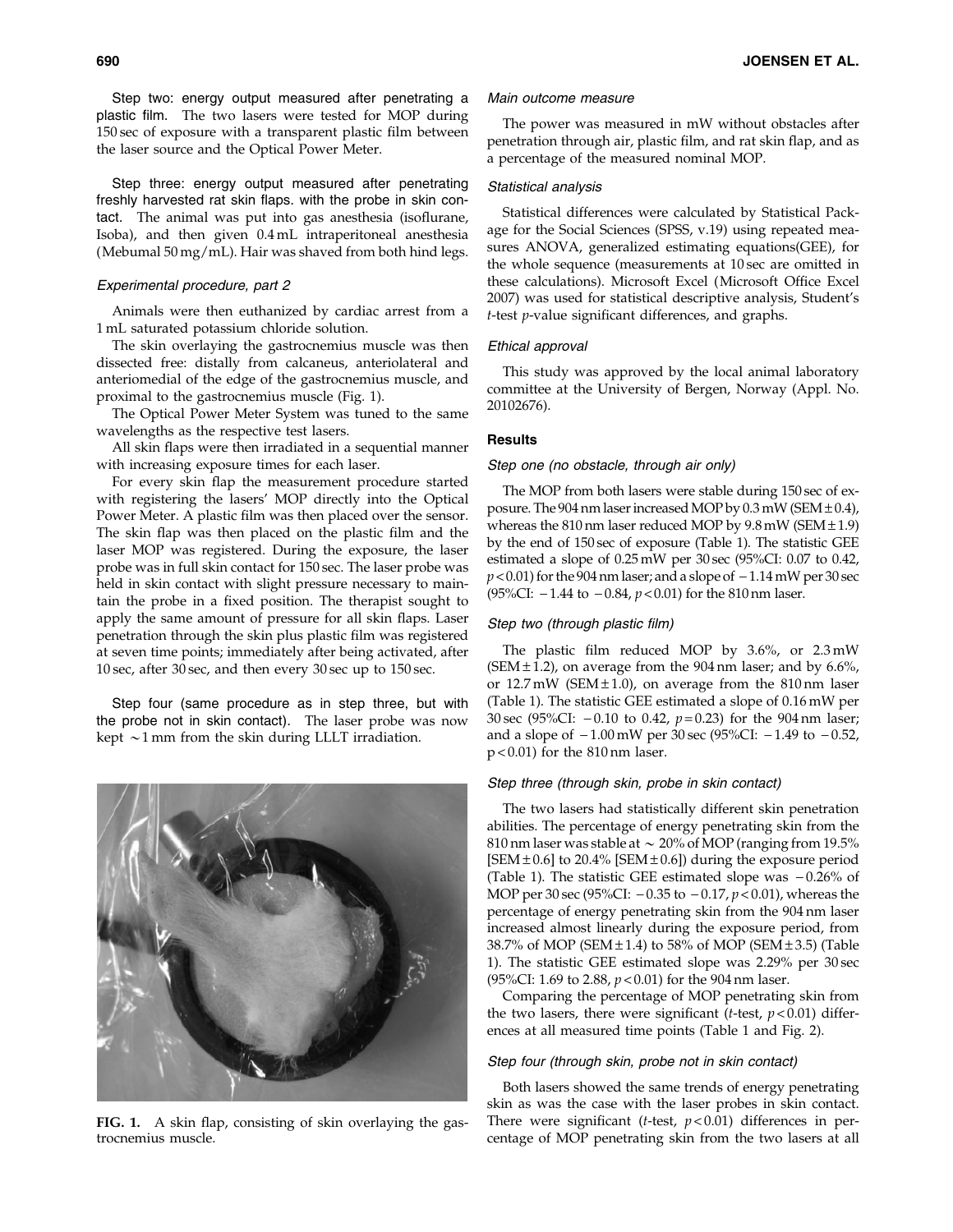|                                                  |    |          | Exposure time (in seconds): |          |          |          |            |          |  |
|--------------------------------------------------|----|----------|-----------------------------|----------|----------|----------|------------|----------|--|
|                                                  | n  |          |                             |          |          |          |            |          |  |
|                                                  |    | 1        | 10                          | 30       | 60       | 90       | 120        | 150      |  |
| Direct (through air)                             |    |          |                             |          |          |          |            |          |  |
| $904 \,\mathrm{nm} \,$ (mW)                      | 5  | 64.7     | 64.3                        | 64.2     | 64.4     | 64.6     | 64.8       | 65.0     |  |
| (SEM <sup>±</sup> )                              |    | 0.2      | 0.2                         | 0.5      | 0.4      | 0.4      | 0.4        | 0.4      |  |
| $810 \,\mathrm{nm}$ (mW)                         | 8  | 198.3    | 195.5                       | 192.9    | 191.2    | 189.7    | 189.3      | 189.5    |  |
| (SEM <sup>±</sup> )                              |    | 1.8      | 2.1                         | 2.0      | 1.8      | 1.8      | 2.2        | 1.9      |  |
| Through plastic film                             |    |          |                             |          |          |          |            |          |  |
| $904 \,\mathrm{nm}$ (mW)                         | 5  | 61.6     | 61.6                        | 62.1     | 62.8     | 62.6     | 62.3       | 62.6     |  |
| (SEM <sup>±</sup> )                              |    | 1.6      | 1.4                         | 1.2      | 1.2      | 1.0      | 0.8        | 0.8      |  |
| $810 \,\mathrm{nm}$ (mW)                         | 7  | 185.5    | 182.8                       | 180.1    | 178.4    | 177.4    | 176.5      | 175.7    |  |
| (SEM <sup>±</sup> )                              |    | 0.7      | 0.8                         | 1.0      | 1.2      | 1.2      | 0.9        | 1.3      |  |
| Skin penetration (through plastic film and skin) |    |          |                             |          |          |          |            |          |  |
| Probe in skin contact                            |    |          |                             |          |          |          |            |          |  |
| 904 nm (% of MOP)                                | 62 | 38.7     | 42.0                        | 45.1     | 47.0     | 54.7     | 56.3       | 58.0     |  |
| (SEM <sup>±</sup> )                              |    | 1.4      | 1.6                         | 1.8      | 1.9      | 3.4      | 3.5        | 3.5      |  |
| 810 nm (% of MOP)                                | 62 | 20.4     | 20.1                        | 19.9     | 19.5     | 19.9     | 19.8       | 19.8     |  |
| (SEM <sup>±</sup> )                              |    | 0.6      | 0.7                         | 0.7      | 0.6      | 1.3      | 1.2        | 1.3      |  |
| <i>t</i> -test $(p)$                             |    | 1.30E-19 | 1.01E-20                    | 5.58E-21 | 1.74E-22 | 3.33E-11 | 2.70E-11   | 1.04E-11 |  |
| Probe not in skin contact                        |    |          |                             |          |          |          |            |          |  |
| 904 nm (% of MOP)                                | 15 | 36.8     | 37.6                        | 38.6     | 41.2     | 43.6     | 43.4       | 44.4     |  |
| (SEM <sup>±</sup> )                              |    | 2.4      | 2.8                         | 2.8      | 3.2      | 3.3      | 2.9        | 3.0      |  |
| $810 \,\mathrm{nm}$ (% of MOP)                   | 9  | 25.5     | 25.5                        | 25.5     | 24.3     | 24.4     | 23.1       | 23.7     |  |
| (SEM±)                                           |    | 2.2      | 2.0                         | 1.8      | 1.8      | 1.8      | 1.7        | 1.5      |  |
| <i>t</i> -test $(p)$                             |    | 3.91E-03 | 5.92E-03                    | 3.10E-03 | 1.42E-03 | 0.46E-03 | $0.01E-03$ | 0.44E-03 |  |

Table 1. Skin Penetration with LLLT Devices. Penetration Time-Profile for Continuous 810nm and Superpulsed 904nm Wavelength Lasers in a Rat Model

The mean energy output from two commercial LLLT-lasers, during 150 sec of irradiation: direct into an Optical Power Meter, through plastic film, and through plastic film plus skin (with the LLLT-probe in skin contact and not in skin contact).

LLLT, low-level laser therapy; MOP, mean output powers.

measured time points (Table 1), even though the slope of increased penetration during processing time from the 904 nm laser was smaller than with the probe in skin contact. The statistic GEE estimates a slope of 1.42% of MOP per 30 sec (95%CI: 0.82 to 2.03,  $p < 0.01$ ) with the probe not in skin contact. In percentages, the amount of energy penetrating skin increased from  $36.8\%$  (SEM  $\pm 2.4$ ) to  $44.4\%$  (SEM  $\pm 3.0$ ) during exposure (Table 1 and Fig. 2).

# In skin contact versus not in skin contact and probe's shape

For the 810 nm laser, the amount of energy penetrating the skin was slightly higher during irradiation than with the

probe in skin contact: The percentage of MOP was  $\sim$ 24% (ranging from  $23.1\%$  [SEM  $\pm 1.7$ ] to  $25.5\%$  [SEM  $\pm 2.2$ ]) during the exposure period with the probe not in skin contact (Table 1 and Fig. 2).

The statistic GEE estimated slope was  $-0.42\%$  of MOP per 30 sec (95%CI:  $-1.27$  to 0.43,  $p=0.33$ ).

Irradiation with the laser probe in skin contact versus not in skin contact resulted in a change in skin penetration for both lasers. This change was most likely not attributed to laser parameters, but to the different physical shape of the two probe tips. The 904 nm laser probe has a protruding convex lens, which squeezes the skin when the probe is in skin contact. This will cause better penetration with full skin

FIG. 2. Percentage of mean output powers (MOP) (±SEM) penetrating skin during 150 sec of irradiation, from the 904 nm (60 mW, superpulsed) laser and the 810 nm (200 mW, continuous) laser. Data are represented with the laser probe in skin contact and not in skin contact.

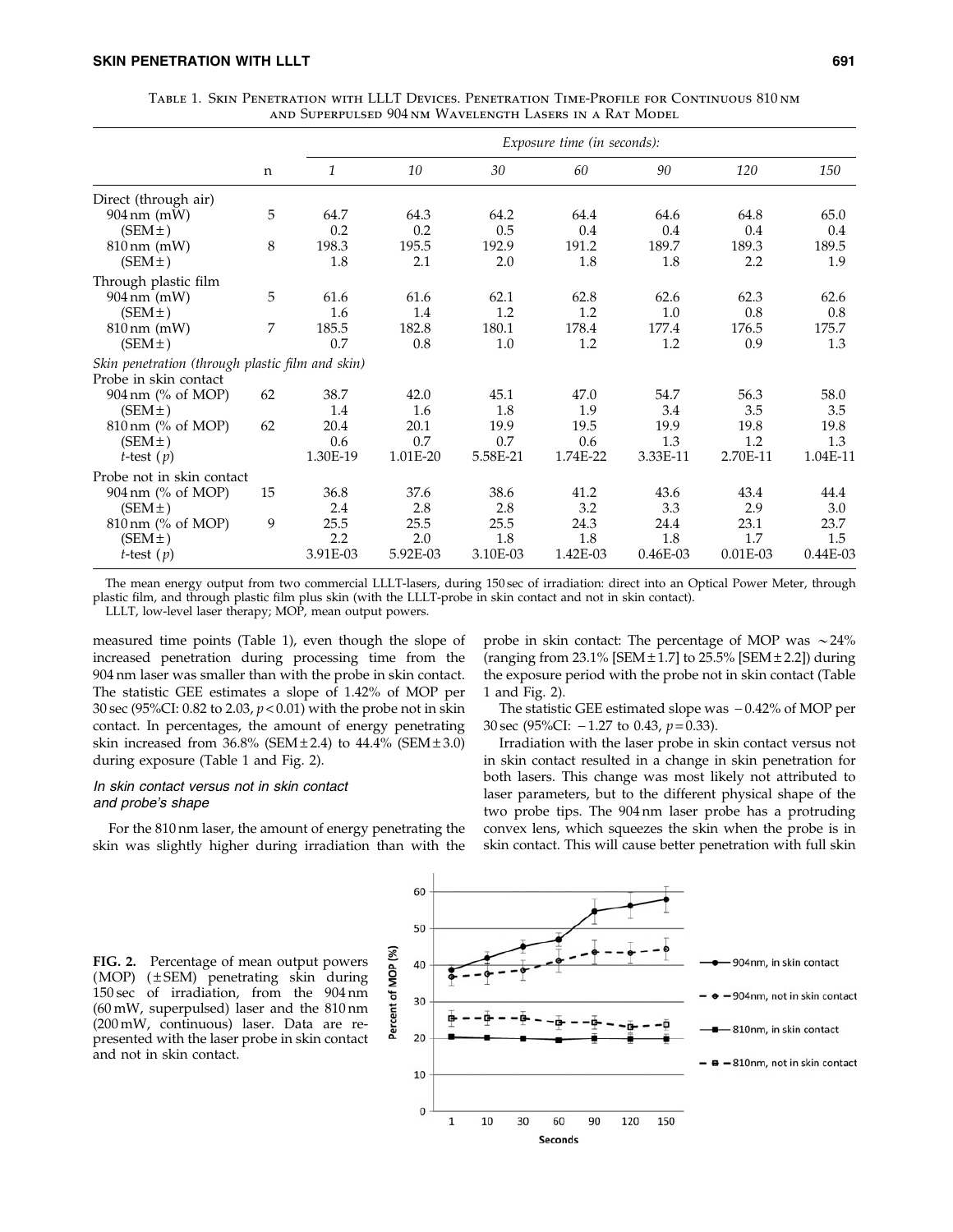alone. According to studies investigating the ability of different wavelengths in light to penetrate skin, a difference of  $10^{22}$  to  $15\%$ ,  $23$  could be expected between the wavelengths 800 nm and 900 nm. This leads us to speculate that the irradiation mode is the most likely source for the observed differences in skin penetration. It has previously been suggested that strong pulses may cause a photobleaching effect in the skin barrier over time.<sup>24</sup>

In the research for identification of possible LLLT doseresponse patterns, we suggested already in 2001 that the different laser wavelengths and irradiation modes should be classified in different categories. $25$  At that time, the differentiation was governed more by minimizing uncertainty than by solid evidence for these possible differences.

Our current findings contributes to a plausible explanation for different effective doses from 904 nm and 780–860 nm lasers, found in clinical studies and reflected in WALT guidelines.<sup>16</sup> It can be illustrated by an example with two 60 mW MOP lasers, that WALT recommendations of twice as high doses for 810 nm lasers than for 904 nm lasers, as they result in approximately equal amount of energy penetrating the skin. A dose of  $4$  J from an  $810 \text{ nm}$ ,  $60 \text{ mW}$ , continuous laser, takes 67 sec to deliver. The skin penetration rate with the probe in skin contact is 20%. The cumulated amount of energy penetrating skin is  $0.8$  J ( $=$  20% $\times$  0.06 W $\times$  67 sec). The delivering of a 2J dose from a 904 nm, 60 mW, superpulsed laser, takes 33 sec. With the probe in skin contact, skin penetration increase linearly from 38 to 45% during 30 sec of exposure (percentages are in accordance with Table 1). The amount of energy penetrating skin cumulates to 0.82 J

## ${ {\left\{ { = \left[ {\left( {38\% \times 0.06 \,W} \right) + \left( {4/2 \times \left[ {45 - 38\%} \right] \times 0.06 \,W} \right)} \right] \times 33\,sec} \right\}}$

In line with our currently demonstrated skin penetration profile, Castano et al.<sup>26</sup> found long processing time from superpulsed 810 nm lasers to be more effective than short processing time in inflammatory rat knee arthritis. In Castano's study, all other irradiation parameters were held equal.

In a study with LLLT intervention in induced arthritis in mouse knees, Moriyama et al.<sup>18</sup> found irradiation mode to activate iNOS expression differently. They suggested different mechanisms in activating the inflammatory pathway response as an explanation to the significant differences found between superpulsed and continuous irradiation mode from 905 nm lasers. In perspective of our current findings, the amount of energy penetrating skin from superpulsed lasers is more than double the amount of energy from continuous lasers, during 200 sec of exposure. These circumstances could as well be part of the given reason.

This skin penetration profile, with a linear increase in amount of energy passing skin during an irradiated dose from the superpulsed laser, points out processing time as an interesting parameter in LLLT with superpulsed lasers.

In most clinical studies on animals, LLLT irradiation is initiated hours after an injury or injection. In Moriyama's study with increased inflammatory reactions in mouse knees after LLLT, the treatment from a superpulsed laser was 15 min after induced inflammation. Similarly, we found increased edema in rat Achilles tendon treated with 3J from a superpulsed laser within 30 min after a blunt trauma.<sup>27</sup> Whether these increased inflammatory reactions are caused

FIG. 3. Laser probe tip, the 904 nm laser with a protruding lens (left), and the 810 nm laser with a folded up lens (right).

contact than with no skin contact. On the other hand, the 810 nm laser probe has a recessed flat window. Here, the metallic ring surrounding the lens will push skin underneath the lens, which leads to less penetration with the probe in skin contact than not in skin contact (Fig. 3).

# **Discussion**

The skin barrier has been a major obstacle for EPAs since they were introduced in the treatment of tissue pathology.<sup>21</sup> Questions such as how deep can different energy forms penetrate into the body, and what happens in terms of energy loss in this process has intrigued researchers for decades. LLLT has poor penetration ability when compared with other energy forms such as electromagnetic and ultrasound radiation. Nonetheless, it is important to emphasize that the current study demonstrates that between 20 and 58% of the energy delivered to the skin surface is penetrating the rat skin barrier during LLLT irradiation. The important conclusion is therefore that this residual energy should be more than enough to reach the dose threshold for stimulating physiological and tissue repair processes.

The first two steps of the experimental procedure developed as expected, showing that both lasers delivered stable MOP, and that energy loss in a plastic film was negligible and stable. The time-profiles for skin penetration, during 150 sec of exposure, were, however, distinctly different for the two lasers. For the 810 nm continuous laser, the penetration ability stayed at the same level during 150 sec of exposure, whereas the penetration from the 904 nm superpulsed laser increased in an almost linear manner during 150 sec of exposure. The higher skin penetration ability of the 904 nm superpulsed laser increased from  $+18\%$  initially to + 28% at 150 sec of exposure. This time-profile of increased skin penetration ability during exposure time has, to our knowledge, never been demonstrated before. The pronounced differences cannot be explained by different wavelengths

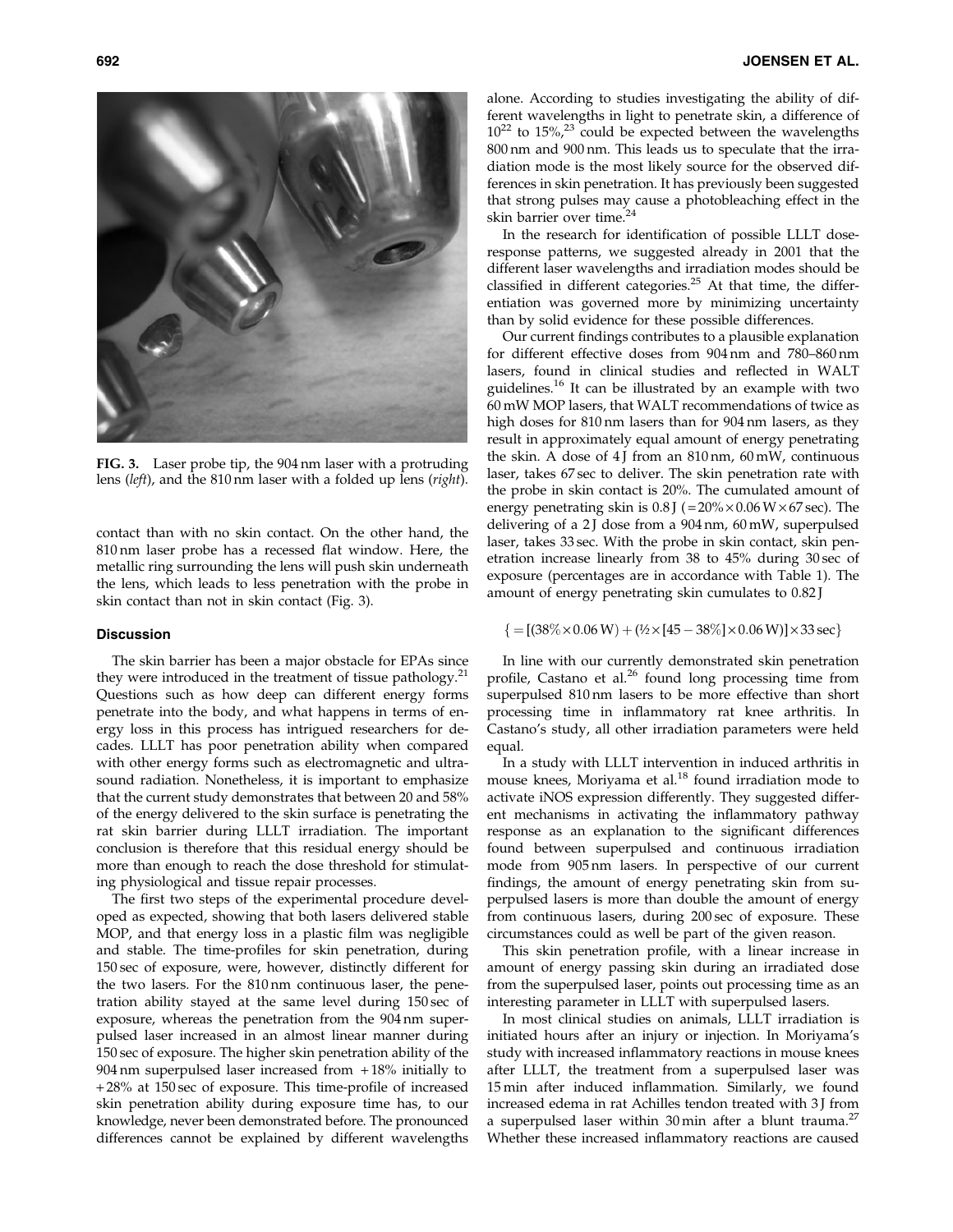by too early irradiation after induced injury, or whether the amount of energy penetrating the skin gave a too high dose, is unclear. We need further research on initiation of irradiation and influence of irradiation mode to answer those questions.

#### **Conclusions**

In clinical practice, the different skin penetration profiles for superpulsed and continuous lasers will have some clinical implications. In addition to different optimal doses as reflected in WALT guidelines, the penetration profile influences skin temperature during LLLT treatment. We found lower thermal effects in dark skin from 904 nm superpulsed laser than from 810 nm continuous laser in one of our earlier studys.<sup>28</sup> This difference in thermal effects from these two lasers can be explained by skin penetration profile. The percentage of energy absorbed in skin during processing time is decreased for superpulsed lasers, whereas it is constant for continuous lasers. In addition, 904 nm superpulsed lasers have better skin penetration initially than do 810 nm continuous lasers (Fig. 2).

Other critical features with the lasers, which are outside the scope of this study, are to what degree output power (peak value), power density (mW/cm<sup>2</sup>), and spot size (cm<sup>2</sup>) influence skin penetration.

Other important questions, are ''What happens to the skin during LLLT irradiation?'' and ''Are results from lasers' rat skin penetration applicable to humans?'' Few LLLT-studies are concerned with sequelae in the skin during irradiation aiming at tissues beneath the skin. This might be because of the absence of side effects such as skin damage or ablation from LLLT treatment.<sup>3</sup> To the latter issue, the photoacceptor processes from irradiation by near infrared light are believed to be the same in all mammalian cells, catalyzed by cytochrome c oxidase.<sup>29</sup> Stratum corneum and skin thickness in both rats $30$  and humans $31$  differs with body site. Most irradiation of the skin is absorbed or scattered in stratum corneum of epidermis,<sup>32</sup> and there is considerable similarity in this skin layer thickness between rats $30$  and humans. $31$  On the other hand, within the research areas of photodynamic therapy and drug metabolisms, the degree of skin permeability and percutaneous absorption differs between rats and humans. $33-36$  Further histology investigations after single and repeated LLLT irradiation of rat and human skin flaps are recommended to elucidate if the observed changes over time in 904 nm penetration are irreversible or permanent.

## Author Disclosure Statement

No competing financial interests exist.

#### References

- 1. Statens strålevern (Norwegian Radiation Protection Authority) (2008). Laser. Oslo, Available at: http://www. nrpa.no/eway/default.aspx?pid=239&trg=Center\_6304& LeftMiddle\_6254=6262:0:27,4829:1:0:0:::0:0&CenterAndRight\_ 6254=6304:0:27,6308:1:0:0:::0:0&Center\_6304=6312:84599::1: 6314:1:::0:0 Accessed January 24, 2011.
- 2. Baxter, D.G. (2008). Low-intensity laser therapy, in: Electrotherapy. Evidence-Based Practice, 12th ed. T. Watson (ed.). Edinburgh: Churchill Livingstone, chap. 11, pp. 161–178.
- 3. Bjordal, J.M., Lopes-Martins, R.A.B., Joensen, J., Couppe, C., Ljunggren, A.E., Stergioulas, A., et al. (2008). A systematic review with procedural assessments and meta-analysis of low level laser therapy in lateral elbow tendinopathy (tennis elbow). BMC Musculoskel. Disord. 9, 75.
- 4. Bjordal, J.M., Couppe, C., Chow, R.T., Tuner, J., and Ljunggren, E.A. (2003). A systematic review of low level laser therapy with location-specific doses for pain from chronic joint disorders. Aust. J. Physiother. 49, 107–116 .
- 5. Chow, R.T., Johnson, M.I., Lopes–Martins, R.A., and Bjordal, J.M. (2009). Efficacy of low-level laser therapy in the management of neck pain: a systematic review and metaanalysis of randomised placebo or active-treatment controlled trials. Lancet 374, 1897–1908.
- 6. Millington, P.F., and Wilkinson, R. (1983). Skin. Biological structure and function. Cambridge, U.K.: Cambridge University Press.
- 7. The Chartered Society of Physiotherapy (2006). The Chartered Society of Physiotherapy, U.K. London. Available at: http://www.csp.org.uk/director/members/practice/ rulesandstandards/scopepractice.cfm Accessed January 10, 2011.
- 8. Watson, T. (2008). Introduction: current concepts and clinical decision making in electrotherapy, in: Electrotherapy. Evidence-Based Practice, 12th ed. T. Watson, (ed.). Edinburgh: Churchill Livingstone, chap. 1, pp. 3–10.
- 9. Alaluf, S., Atkins, D., Barrett, K., Blount, M., Carter, N., and Heath, A. (2002). Ethnic variation in melanin content and composition in photoexposed and photoprotected human skin. Pigment Cell Res. 15, 112–118.
- 10. Yamaguchi, Y., Brenner, M., and Hearing, V.J. (2007). The regulation of skin pigmentation. J. Biol. Chem. 282, 27, 557– 27,561.
- 11. Kwon, K., Son, T., Lee, K.J., and Jung, B. (2009). Enhancement of light propagation depth in skin: cross-validation of mathematical modeling methods. Lasers Med. Sci. 24, 605–615.
- 12. Ackerman, B.H., Reilly, K.J., Guilday, R.E., Patton, M.L., and Haith, L.R. (2007). Quality assurance assessment of the use of linezolid in the treatment of thermal injury patients at a community teaching hospital. J. Burn Care Res. 28, 145–151.
- 13. Kolarova, H., Ditrichova, D., and Wagner, J. (1999). Penetration of the laser light into the skin in vitro. Lasers Surg. Med. 24, 231–235.
- 14. Byrnes, K.R., Waynant, R.W., Ilev, I.K., Wu, X., Barna, L., Smith, K., et al. (2005). Light promotes regeneration and functional recovery and alters the immune response after spinal cord injury. Lasers Surg. Med. 36, 171–185.
- 15. Enwemeka, C.S. (2001). Attenuation and penetration depth of red 632.8 nm and invisible infrared 904 nm light in soft tissues. Laser Ther. 13, 95–101.
- 16. WALT (1994). World Association for Laser Therapy. Available at: http://www.walt.nu/dosage-recommendations .html Accessed October 6, 2011
- 17. Hamblin, M.R., Hashmi, J.T., Huang, Y.Y., Sharma, S.K., Kurup, D.B., De Taboada, L., et al. (2010). Effect of pulsing in low-level light therapy. Lasers Surg. Med. 42, 450–466.
- 18. Moriyama, Y., Nguyen, J., Akens, M., Moriyama, E.H., and Lilge, L. (2009). In vivo effects of low level laser therapy on inducible nitric oxide synthase. Lasers Surg. Med. 41, 227–231.
- 19. Esnouf, A., Wright, P.A., Moore, J.C., and Ahmed, S. (2007). Depth of penetration of an 850nm wavelength low level laser in human skin. Acupunct. Electrother. Res. 32, 81–86.